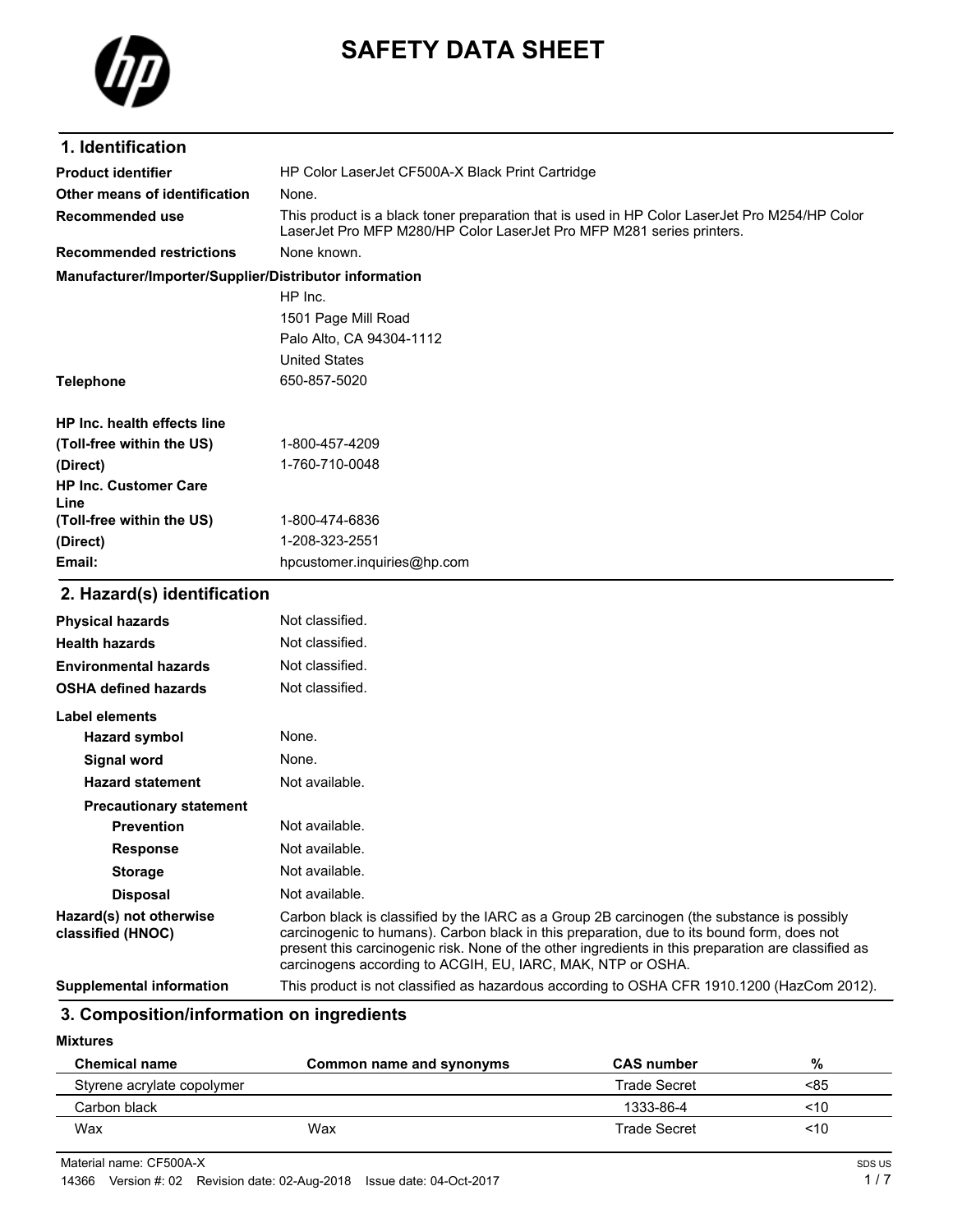| <b>Chemical name</b>                                                      | <b>Common name and synonyms</b>                                                                                                                                                                                                                                                                                                      | <b>CAS number</b> | $\%$ |
|---------------------------------------------------------------------------|--------------------------------------------------------------------------------------------------------------------------------------------------------------------------------------------------------------------------------------------------------------------------------------------------------------------------------------|-------------------|------|
| Amorphous silica                                                          | Amorphous silica                                                                                                                                                                                                                                                                                                                     | 7631-86-9         | $3$  |
| 4. First-aid measures                                                     |                                                                                                                                                                                                                                                                                                                                      |                   |      |
| <b>Inhalation</b>                                                         | Move person to fresh air immediately. If irritation persists, consult a physician.                                                                                                                                                                                                                                                   |                   |      |
| <b>Skin contact</b>                                                       | Wash affected areas thoroughly with mild soap and water. Get medical attention if irritation<br>develops or persists.                                                                                                                                                                                                                |                   |      |
| Eye contact                                                               | Do not rub eyes. Immediately flush with large amounts of clean, warm water (low pressure) for at<br>least 15 minutes or until particles are removed. If irritation persists, consult a physician.                                                                                                                                    |                   |      |
| Ingestion                                                                 | Rinse mouth out with water. Drink one to two glasses of water. If symptoms occur, consult a<br>physician.                                                                                                                                                                                                                            |                   |      |
| <b>Most important</b><br>symptoms/effects, acute and<br>delayed           | Not available.                                                                                                                                                                                                                                                                                                                       |                   |      |
| 5. Fire-fighting measures                                                 |                                                                                                                                                                                                                                                                                                                                      |                   |      |
| Suitable extinguishing media                                              | CO2, water, or dry chemical                                                                                                                                                                                                                                                                                                          |                   |      |
| Unsuitable extinguishing<br>media                                         | None known.                                                                                                                                                                                                                                                                                                                          |                   |      |
| Specific hazards arising from<br>the chemical                             | Like most organic material in powder form, toner can form explosive dust-air mixtures when finely<br>dispersed in air.                                                                                                                                                                                                               |                   |      |
| Special protective equipment<br>and precautions for firefighters          | Not available.                                                                                                                                                                                                                                                                                                                       |                   |      |
| <b>Fire fighting</b><br>equipment/instructions                            | If fire occurs in the printer, treat as an electrical fire.                                                                                                                                                                                                                                                                          |                   |      |
| <b>Specific methods</b>                                                   | None established.                                                                                                                                                                                                                                                                                                                    |                   |      |
| 6. Accidental release measures                                            |                                                                                                                                                                                                                                                                                                                                      |                   |      |
| Personal precautions,<br>protective equipment and<br>emergency procedures | Minimize dust generation and accumulation.                                                                                                                                                                                                                                                                                           |                   |      |
| <b>Methods and materials for</b><br>containment and cleaning up           | Slowly vacuum or sweep the material into a bag or other sealed container. Clean remainder with a<br>damp cloth or vacuum cleaner. If a vacuum is used, the motor must be rated as dust<br>explosion-proof. Fine powder can form explosive dust-air mixtures. Dispose of in compliance with<br>federal, state, and local regulations. |                   |      |
| <b>Environmental precautions</b>                                          | Do not flush into surface water or sanitary sewer system. See also section 13 Disposal<br>considerations.                                                                                                                                                                                                                            |                   |      |
| 7. Handling and storage                                                   |                                                                                                                                                                                                                                                                                                                                      |                   |      |
| <b>Precautions for safe handling</b>                                      | Keep out of the reach of children. Avoid inhalation of dust and contact with skin and eyes. Use with<br>adequate ventilation. Keep away from excessive heat, sparks, and open flames.                                                                                                                                                |                   |      |
| Conditions for safe storage,<br>including any incompatibilities           | Keep out of the reach of children. Keep tightly closed and dry. Store at room temperature. Store<br>away from strong oxidizers.                                                                                                                                                                                                      |                   |      |
| 8. Exposure controls/personal protection                                  |                                                                                                                                                                                                                                                                                                                                      |                   |      |
| <b>Occupational exposure limits</b>                                       | This mixture has no ingredients that have PEL, TLV, or other recommended exposure limit.                                                                                                                                                                                                                                             |                   |      |
|                                                                           | US. OSHA Table Z-1 Limits for Air Contaminants (29 CFR 1910.1000)                                                                                                                                                                                                                                                                    |                   |      |

| <b>Components</b>                           | <b>Type</b> | Value              |                     |
|---------------------------------------------|-------------|--------------------|---------------------|
| Carbon black (CAS<br>1333-86-4)             | PEL         | $3.5 \text{ mg/m}$ |                     |
| US. ACGIH Threshold Limit Values            |             |                    |                     |
| <b>Components</b>                           | <b>Type</b> | Value              | <b>Form</b>         |
| Carbon black (CAS<br>1333-86-4)             | <b>TWA</b>  | $3$ mg/m $3$       | Inhalable fraction. |
| US. NIOSH: Pocket Guide to Chemical Hazards |             |                    |                     |
| <b>Components</b>                           | <b>Type</b> | Value              |                     |
| Amorphous silica (CAS<br>7631-86-9)         | <b>TWA</b>  | $6$ mg/m $3$       |                     |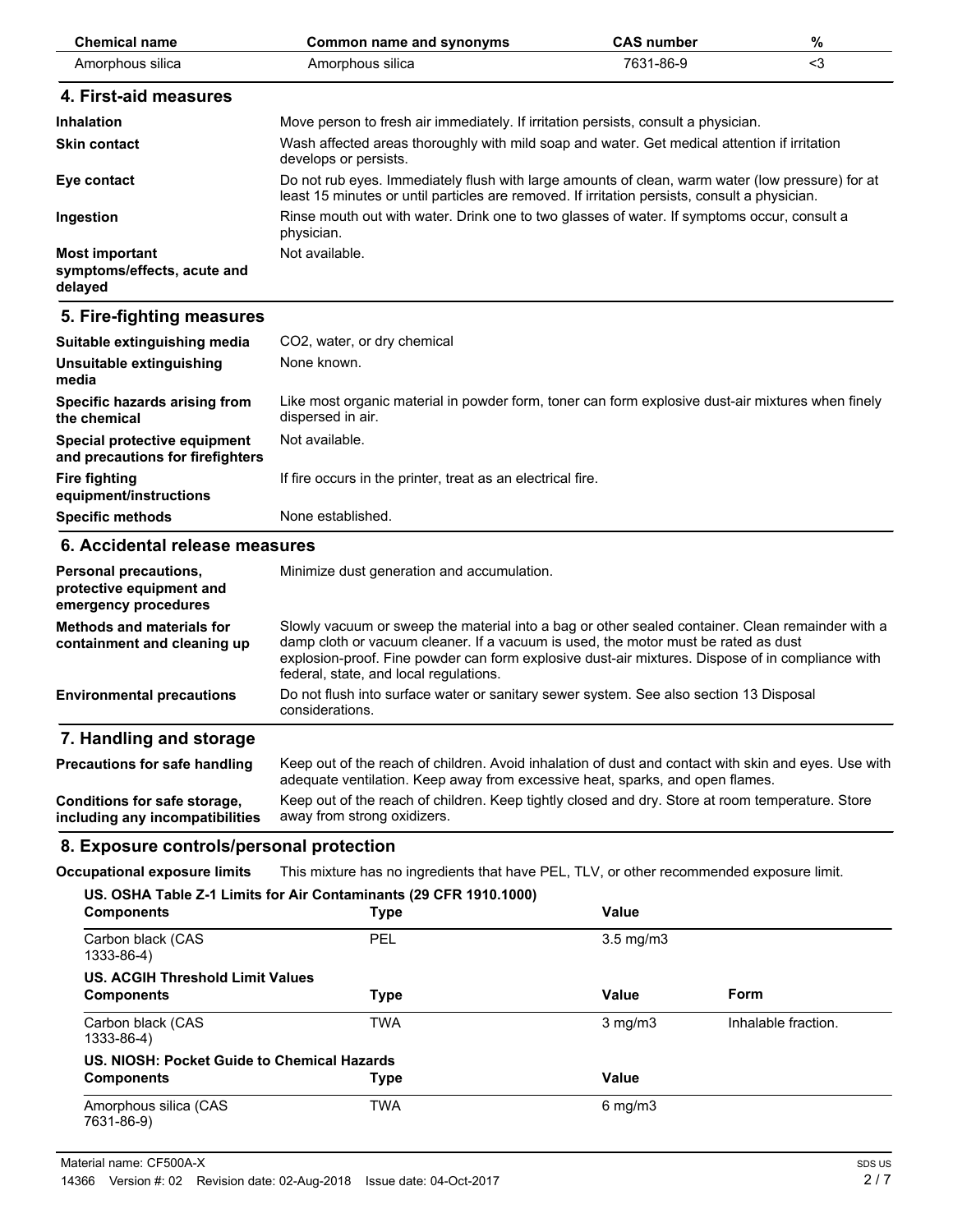| US. NIOSH: Pocket Guide to Chemical Hazards |                                                                       |                                                                                                |  |  |
|---------------------------------------------|-----------------------------------------------------------------------|------------------------------------------------------------------------------------------------|--|--|
| <b>Components</b>                           | Type                                                                  | Value                                                                                          |  |  |
| Carbon black (CAS<br>1333-86-4)             | <b>TWA</b>                                                            | $0.1$ mg/m $3$                                                                                 |  |  |
| <b>Biological limit values</b>              | No biological exposure limits noted for the ingredient(s).            |                                                                                                |  |  |
| <b>Exposure guidelines</b>                  |                                                                       | USA OSHA (TWA/PEL): 15 mg/m3 (Total Dust), 5 mg/m3 (Respirable Fraction)                       |  |  |
|                                             |                                                                       | ACGIH (TWA/TLV): 10 mg/m3 (Inhalable Particulate), 3 mg/m3 (Respirable Particulate)            |  |  |
|                                             | mg/m3                                                                 | Amorphous silica: USA OSHA (TWA/PEL): 20 mppcf 80 (mg/m3)/%SiO2, ACGIH (TWA/TLV): 10           |  |  |
|                                             |                                                                       | TRGS 900 (Luftgrenzwert) - 10 mg/m3 (Einatembare partikel), 3 mg/m3 (Alveolengängige fraktion) |  |  |
| Appropriate engineering<br>controls         | Use in a well ventilated area.                                        |                                                                                                |  |  |
|                                             | Individual protection measures, such as personal protective equipment |                                                                                                |  |  |
| <b>Eye/face protection</b>                  | Not available.                                                        |                                                                                                |  |  |
| <b>Skin protection</b>                      |                                                                       |                                                                                                |  |  |
| <b>Hand protection</b>                      | Not available.                                                        |                                                                                                |  |  |
| Other                                       | Not available.                                                        |                                                                                                |  |  |
| <b>Respiratory protection</b>               | Not available.                                                        |                                                                                                |  |  |
| <b>Thermal hazards</b>                      | Not available.                                                        |                                                                                                |  |  |

### **9. Physical and chemical properties**

| Appearance                                        | Fine powder                                                   |  |  |
|---------------------------------------------------|---------------------------------------------------------------|--|--|
| <b>Physical state</b>                             | Solid.                                                        |  |  |
| <b>Form</b>                                       | solid                                                         |  |  |
| Color                                             | Black.                                                        |  |  |
| Odor                                              | Slight plastic odor                                           |  |  |
| <b>Odor threshold</b>                             | Not available.                                                |  |  |
| pH                                                | Not applicable                                                |  |  |
| Melting point/freezing point                      | Not available.                                                |  |  |
| Initial boiling point and boiling                 | Not applicable                                                |  |  |
| range                                             |                                                               |  |  |
| <b>Flash point</b>                                | Not applicable                                                |  |  |
| <b>Evaporation rate</b>                           | Not applicable                                                |  |  |
| Flammability (solid, gas)                         | Not available.                                                |  |  |
| Upper/lower flammability or explosive limits      |                                                               |  |  |
| <b>Flammability limit - lower</b><br>(%)          | Not flammable                                                 |  |  |
| <b>Flammability limit - upper</b><br>(%)          | Not available.                                                |  |  |
| Explosive limit - lower (%)                       | Not available.                                                |  |  |
| Explosive limit - upper (%)                       | Not available.                                                |  |  |
| Vapor pressure                                    | Not applicable                                                |  |  |
| <b>Vapor density</b>                              | Not applicable                                                |  |  |
| Solubility(ies)                                   |                                                               |  |  |
| Solubility (water)                                | Negligible in water. Partially soluble in toluene and xylene. |  |  |
| <b>Partition coefficient</b><br>(n-octanol/water) | Not available.                                                |  |  |
| <b>Auto-ignition temperature</b>                  | Not applicable                                                |  |  |
| <b>Decomposition temperature</b>                  | $>$ 392 °F ( $>$ 200 °C)                                      |  |  |
| <b>Viscosity</b>                                  | Not applicable                                                |  |  |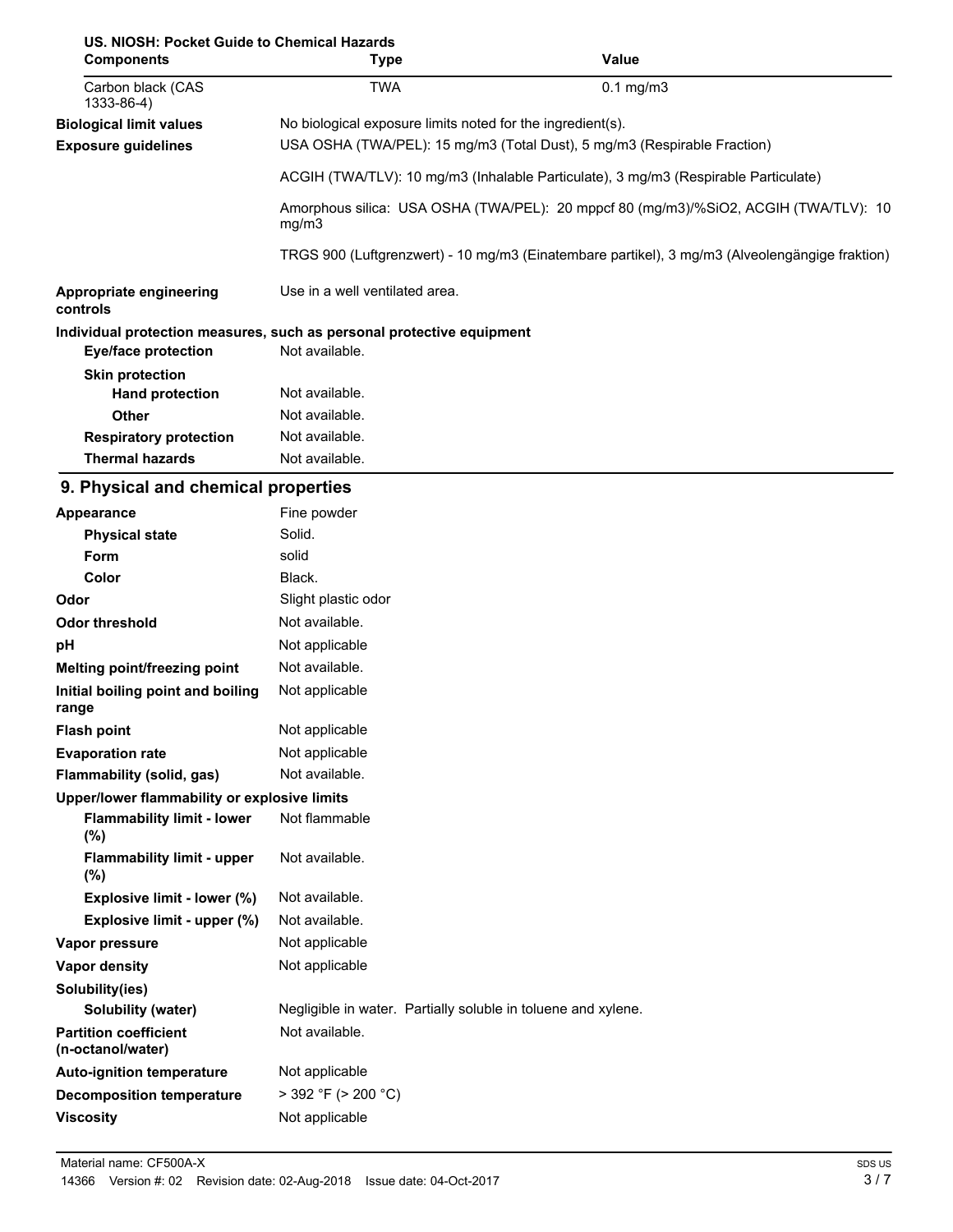| No information available.  |
|----------------------------|
| 0 % estimated              |
| 176 - 266 °F (80 - 130 °C) |
| $1 - 1.2$                  |
|                            |

# **10. Stability and reactivity**

| <b>Reactivity</b>                            | Not available.                          |  |
|----------------------------------------------|-----------------------------------------|--|
| <b>Chemical stability</b>                    | Stable under normal storage conditions. |  |
| <b>Possibility of hazardous</b><br>reactions | Will not occur.                         |  |
| <b>Conditions to avoid</b>                   | Imaging Drum: Exposure to light         |  |
| Incompatible materials                       | Strong oxidizers                        |  |
| <b>Hazardous decomposition</b><br>products   | Carbon monoxide and carbon dioxide.     |  |

# **11. Toxicological information**

| Information on likely routes of exposure                                           |                                                                                                                                                                |                                                                                                                                                                                                                                                                                                                                                                                                                                                                                                                                                                                      |  |
|------------------------------------------------------------------------------------|----------------------------------------------------------------------------------------------------------------------------------------------------------------|--------------------------------------------------------------------------------------------------------------------------------------------------------------------------------------------------------------------------------------------------------------------------------------------------------------------------------------------------------------------------------------------------------------------------------------------------------------------------------------------------------------------------------------------------------------------------------------|--|
| <b>Inhalation</b>                                                                  | Under normal conditions of intended use, this material is not expected to be an inhalation hazard.                                                             |                                                                                                                                                                                                                                                                                                                                                                                                                                                                                                                                                                                      |  |
| <b>Skin contact</b>                                                                | Contact with skin may result in mild irritation.                                                                                                               |                                                                                                                                                                                                                                                                                                                                                                                                                                                                                                                                                                                      |  |
| Eye contact                                                                        | Contact with eyes may result in mild irritation.                                                                                                               |                                                                                                                                                                                                                                                                                                                                                                                                                                                                                                                                                                                      |  |
| Ingestion                                                                          | Ingestion is not a likely route of exposure.                                                                                                                   |                                                                                                                                                                                                                                                                                                                                                                                                                                                                                                                                                                                      |  |
| Symptoms related to the<br>physical, chemical and<br>toxicological characteristics | Not available.                                                                                                                                                 |                                                                                                                                                                                                                                                                                                                                                                                                                                                                                                                                                                                      |  |
| Information on toxicological effects                                               |                                                                                                                                                                |                                                                                                                                                                                                                                                                                                                                                                                                                                                                                                                                                                                      |  |
| <b>Acute toxicity</b>                                                              |                                                                                                                                                                | Based on available data, the classification criteria are not met.                                                                                                                                                                                                                                                                                                                                                                                                                                                                                                                    |  |
| <b>Product</b>                                                                     | <b>Species</b>                                                                                                                                                 | <b>Test Results</b>                                                                                                                                                                                                                                                                                                                                                                                                                                                                                                                                                                  |  |
| CF500A-X                                                                           |                                                                                                                                                                |                                                                                                                                                                                                                                                                                                                                                                                                                                                                                                                                                                                      |  |
| <b>Acute</b>                                                                       |                                                                                                                                                                |                                                                                                                                                                                                                                                                                                                                                                                                                                                                                                                                                                                      |  |
| LD50                                                                               |                                                                                                                                                                | > 2000 mg/kg                                                                                                                                                                                                                                                                                                                                                                                                                                                                                                                                                                         |  |
| <b>Components</b>                                                                  | <b>Species</b>                                                                                                                                                 | <b>Test Results</b>                                                                                                                                                                                                                                                                                                                                                                                                                                                                                                                                                                  |  |
| Carbon black (CAS 1333-86-4)                                                       |                                                                                                                                                                |                                                                                                                                                                                                                                                                                                                                                                                                                                                                                                                                                                                      |  |
| Acute                                                                              |                                                                                                                                                                |                                                                                                                                                                                                                                                                                                                                                                                                                                                                                                                                                                                      |  |
| Oral                                                                               |                                                                                                                                                                |                                                                                                                                                                                                                                                                                                                                                                                                                                                                                                                                                                                      |  |
| LD50                                                                               | Rat                                                                                                                                                            | > 10000 mg/kg                                                                                                                                                                                                                                                                                                                                                                                                                                                                                                                                                                        |  |
| <b>Skin corrosion/irritation</b>                                                   | Based on available data, the classification criteria are not met.                                                                                              |                                                                                                                                                                                                                                                                                                                                                                                                                                                                                                                                                                                      |  |
| Serious eye damage/eye<br>irritation                                               |                                                                                                                                                                | Based on available data, the classification criteria are not met.                                                                                                                                                                                                                                                                                                                                                                                                                                                                                                                    |  |
| Respiratory or skin sensitization                                                  |                                                                                                                                                                |                                                                                                                                                                                                                                                                                                                                                                                                                                                                                                                                                                                      |  |
| <b>Respiratory sensitization</b>                                                   |                                                                                                                                                                | Based on available data, the classification criteria are not met.                                                                                                                                                                                                                                                                                                                                                                                                                                                                                                                    |  |
| <b>Skin sensitization</b>                                                          | Based on available data, the classification criteria are not met.                                                                                              |                                                                                                                                                                                                                                                                                                                                                                                                                                                                                                                                                                                      |  |
| Germ cell mutagenicity                                                             | Negative, does not indicate mutagenic potential (Ames Test: Salmonella typhimurium)<br>Based on available data, the classification criteria are not met.       |                                                                                                                                                                                                                                                                                                                                                                                                                                                                                                                                                                                      |  |
| Carcinogenicity                                                                    |                                                                                                                                                                | Based on available data, the classification criteria are not met.                                                                                                                                                                                                                                                                                                                                                                                                                                                                                                                    |  |
|                                                                                    |                                                                                                                                                                | Carbon black is classified as a carcinogen by the IARC (possibly carcinogenic to humans, Group<br>2B) and by the State of California under Proposition 65. In their evaluations of carbon black, both<br>organizations indicate that exposure to carbon black, per se, does not occur when it remains<br>bound within a product matrix, specifically, rubber, ink, or paint. Carbon black is present only in a<br>bound form in this preparation. None of the other ingredients in this preparation are classified as<br>carcinogens according to ACGIH, EU, IARC, MAK, NTP or OSHA. |  |
|                                                                                    | IARC Monographs. Overall Evaluation of Carcinogenicity                                                                                                         |                                                                                                                                                                                                                                                                                                                                                                                                                                                                                                                                                                                      |  |
|                                                                                    | Amorphous silica (CAS 7631-86-9)<br>3 Not classifiable as to carcinogenicity to humans.<br>Carbon black (CAS 1333-86-4)<br>2B Possibly carcinogenic to humans. |                                                                                                                                                                                                                                                                                                                                                                                                                                                                                                                                                                                      |  |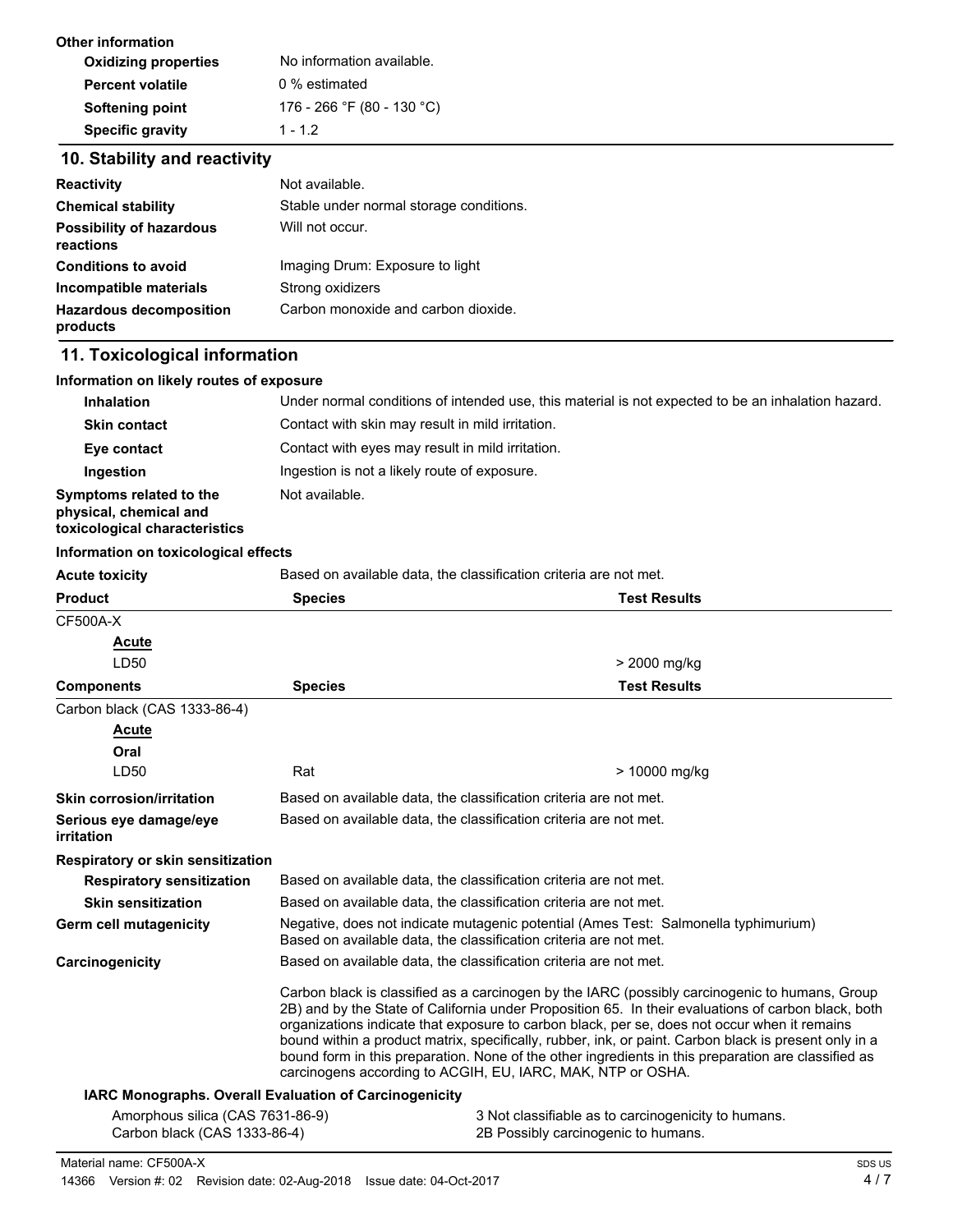| Not regulated.                                        | OSHA Specifically Regulated Substances (29 CFR 1910.1001-1050)                                                                                                  |  |  |
|-------------------------------------------------------|-----------------------------------------------------------------------------------------------------------------------------------------------------------------|--|--|
| Not listed.                                           | US. National Toxicology Program (NTP) Report on Carcinogens                                                                                                     |  |  |
| <b>Reproductive toxicity</b>                          | Based on available data, the classification criteria are not met.                                                                                               |  |  |
| Specific target organ toxicity -<br>single exposure   | Based on available data, the classification criteria are not met.                                                                                               |  |  |
| Specific target organ toxicity -<br>repeated exposure | Based on available data, the classification criteria are not met.                                                                                               |  |  |
| <b>Aspiration hazard</b>                              | Based on available data, the classification criteria are not met.                                                                                               |  |  |
| <b>Further information</b>                            | Complete toxicity data are not available for this specific formulation<br>Refer to Section 2 for potential health effects and Section 4 for first aid measures. |  |  |

### **12. Ecological information**

| <b>Ecotoxicity</b>                                                                                                             |                   | LC50: > 100 mg/l, Fish, 96.00 Hours |                      |  |
|--------------------------------------------------------------------------------------------------------------------------------|-------------------|-------------------------------------|----------------------|--|
| <b>Product</b>                                                                                                                 |                   | <b>Species</b>                      | <b>Test Results</b>  |  |
| <b>CF500A-X</b>                                                                                                                |                   |                                     |                      |  |
| <b>Aquatic</b>                                                                                                                 |                   |                                     |                      |  |
| Algae                                                                                                                          | ErC <sub>50</sub> | Algae                               | > 100 mg/l, 72 Hours |  |
| Crustacea                                                                                                                      | EC50              | Crustacea                           | > 100 mg/l, 48 Hours |  |
| Fish                                                                                                                           | <b>LC50</b>       | Fish                                | > 100 mg/l, 96 Hours |  |
| Persistence and degradability                                                                                                  | Not available.    |                                     |                      |  |
| <b>Bioaccumulative potential</b>                                                                                               | Not available.    |                                     |                      |  |
| <b>Mobility in soil</b>                                                                                                        | Not available.    |                                     |                      |  |
| Other adverse effects                                                                                                          | Not available.    |                                     |                      |  |
| $\sim$<br>the contract of the contract of the contract of the contract of the contract of the contract of the contract of<br>. |                   |                                     |                      |  |

#### **13. Disposal considerations**

**Disposal instructions**

Do not shred toner cartridge, unless dust-explosion prevention measures are taken. Finely dispersed particles may form explosive mixtures in air. Dispose of in compliance with federal, state, and local regulations.

HP's Planet Partners (trademark) supplies recycling program enables simple, convenient recycling of HP original inkjet and LaserJet supplies. For more information and to determine if this service is available in your location, please visit http://www.hp.com/recycle.

### **14. Transport information**

**Further information** Not a dangerous good under DOT, IATA, ADR, IMDG, or RID.

#### **15. Regulatory information**

**US federal regulations**

US EPA TSCA Inventory: All chemical substances in this product comply with all rules or orders under TSCA.

**TSCA Section 12(b) Export Notification (40 CFR 707, Subpt. D)**

Not regulated.

**CERCLA Hazardous Substance List (40 CFR 302.4)**

Not listed.

**SARA 304 Emergency release notification**

Not regulated.

**OSHA Specifically Regulated Substances (29 CFR 1910.1001-1050)**

Not regulated.

**Superfund Amendments and Reauthorization Act of 1986 (SARA)**

| <b>Hazard categories</b> |
|--------------------------|
|--------------------------|

Delayed Hazard - No Fire Hazard - No Pressure Hazard - No Reactivity Hazard - No

Immediate Hazard - No

**SARA 302 Extremely hazardous substance**

Not listed.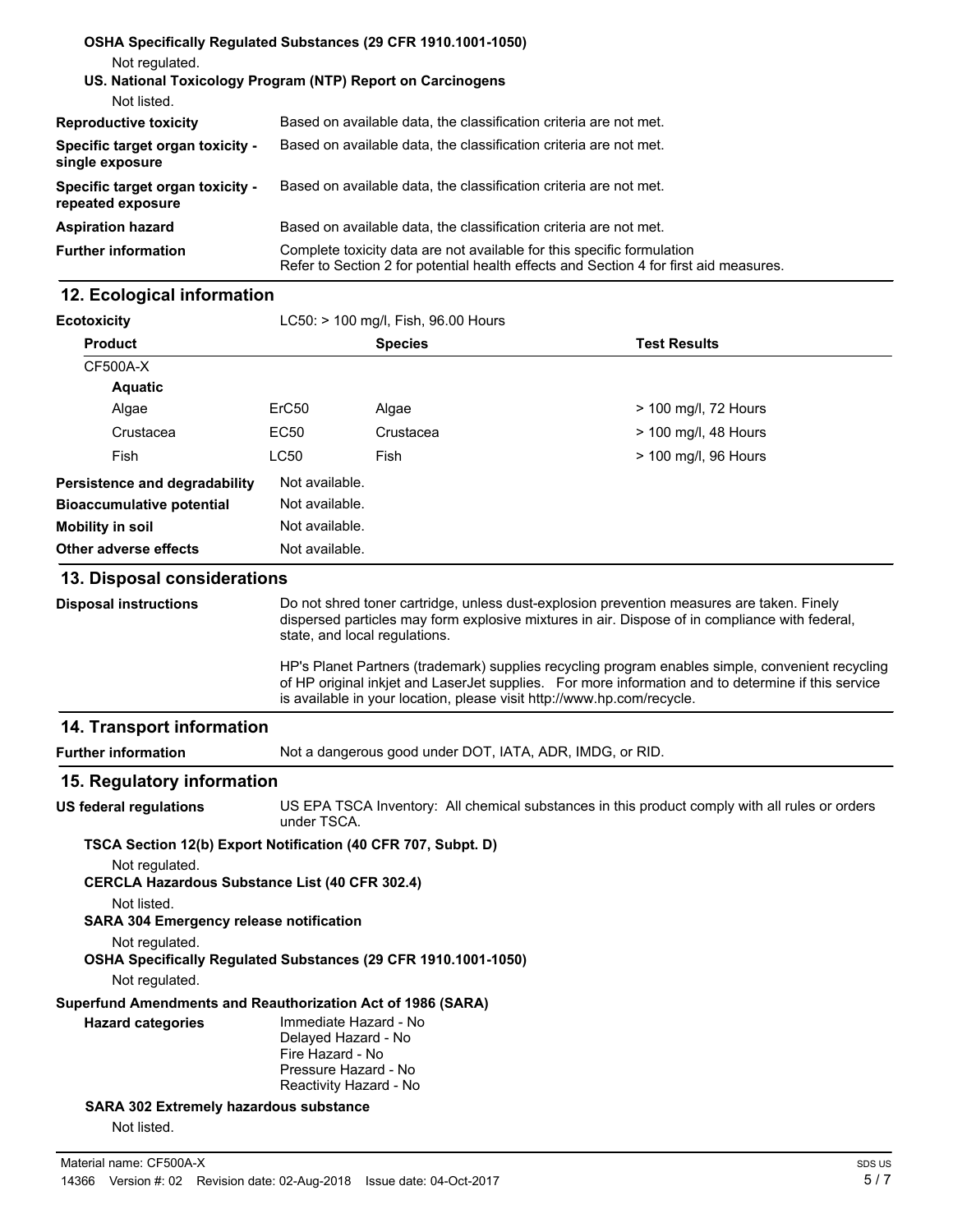| SARA 311/312 Hazardous<br>chemical       | No.                                                                                                                                                                                                                                                                                                                                                                                                                                                                                                                                                                                                                                                                                                                                                                                                                                                 |
|------------------------------------------|-----------------------------------------------------------------------------------------------------------------------------------------------------------------------------------------------------------------------------------------------------------------------------------------------------------------------------------------------------------------------------------------------------------------------------------------------------------------------------------------------------------------------------------------------------------------------------------------------------------------------------------------------------------------------------------------------------------------------------------------------------------------------------------------------------------------------------------------------------|
| Other federal regulations                |                                                                                                                                                                                                                                                                                                                                                                                                                                                                                                                                                                                                                                                                                                                                                                                                                                                     |
|                                          | Clean Air Act (CAA) Section 112 Hazardous Air Pollutants (HAPs) List                                                                                                                                                                                                                                                                                                                                                                                                                                                                                                                                                                                                                                                                                                                                                                                |
| Not regulated.<br>Not regulated.         | Clean Air Act (CAA) Section 112(r) Accidental Release Prevention (40 CFR 68.130)                                                                                                                                                                                                                                                                                                                                                                                                                                                                                                                                                                                                                                                                                                                                                                    |
| <b>Safe Drinking Water Act</b><br>(SDWA) | Not regulated.                                                                                                                                                                                                                                                                                                                                                                                                                                                                                                                                                                                                                                                                                                                                                                                                                                      |
| <b>US state regulations</b>              |                                                                                                                                                                                                                                                                                                                                                                                                                                                                                                                                                                                                                                                                                                                                                                                                                                                     |
|                                          | US - California Proposition 65 - CRT: Listed date/Carcinogenic substance                                                                                                                                                                                                                                                                                                                                                                                                                                                                                                                                                                                                                                                                                                                                                                            |
| 1333-86-4)                               | CARBON BLACK (AIRBORNE, UNBOUND PARTICLES Listed: February 21, 2003<br>OF RESPIRABLE SIZE [<= 10 MICROMETERS]) (CAS                                                                                                                                                                                                                                                                                                                                                                                                                                                                                                                                                                                                                                                                                                                                 |
| (a)                                      | US. California. Candidate Chemicals List. Safer Consumer Products Regulations (Cal. Code Regs, tit. 22, 69502.3, subd.                                                                                                                                                                                                                                                                                                                                                                                                                                                                                                                                                                                                                                                                                                                              |
| Carbon black (CAS 1333-86-4)             |                                                                                                                                                                                                                                                                                                                                                                                                                                                                                                                                                                                                                                                                                                                                                                                                                                                     |
| <b>Regulatory information</b>            | All chemical substances in this HP product have been notified or are exempt from notification<br>under chemical substances notification laws in the following countries: US (TSCA), EU<br>(EINECS/ELINCS), Switzerland, Canada (DSL/NDSL), Australia, Japan, Philippines, South Korea,<br>New Zealand, and China.                                                                                                                                                                                                                                                                                                                                                                                                                                                                                                                                   |
|                                          | 16. Other information, including date of preparation or last revision                                                                                                                                                                                                                                                                                                                                                                                                                                                                                                                                                                                                                                                                                                                                                                               |
| <b>Issue date</b>                        | 04-Oct-2017                                                                                                                                                                                                                                                                                                                                                                                                                                                                                                                                                                                                                                                                                                                                                                                                                                         |
| <b>Revision date</b>                     | 02-Aug-2018                                                                                                                                                                                                                                                                                                                                                                                                                                                                                                                                                                                                                                                                                                                                                                                                                                         |
| Version #                                | 02                                                                                                                                                                                                                                                                                                                                                                                                                                                                                                                                                                                                                                                                                                                                                                                                                                                  |
| <b>Other information</b>                 | This SDS was prepared in accordance with USA OSHA Hazard Communications regulation (29<br>CFR 1910.1200).                                                                                                                                                                                                                                                                                                                                                                                                                                                                                                                                                                                                                                                                                                                                           |
| <b>Disclaimer</b>                        | This Safety Data Sheet document is provided without charge to customers of HP. Data is the most<br>current known to HP at the time of preparation of this document and is believed to be accurate. It<br>should not be construed as guaranteeing specific properties of the products as described or<br>suitability for a particular application. This document was prepared to the requirements of the<br>jurisdiction specified in Section 1 above and may not meet regulatory requirements in other<br>countries.                                                                                                                                                                                                                                                                                                                                |
|                                          | This safety data sheet is meant to convey information about HP inks (toners) provided in HP<br>Original ink (toner) supplies. If our Safety Data Sheet has been provided to you with a refilled<br>remanufactured, compatible or other non-HP Original supply please be aware that the information<br>contained herein was not meant to convey information about such products and there could be<br>considerable differences from information in this document and the safety information for the<br>product you purchased. Please contact the seller of the refilled, remanufactured or compatible<br>supplies for applicable information, including information on personal protective equipment,<br>exposure risks and safe handling guidance. HP does not accept refilled, remanufactured or<br>compatible supplies in our recycling programs. |
| <b>Revision information</b>              | Fire-fighting measures: Specific hazards arising from the chemical<br>Accidental release measures: Methods and materials for containment and cleaning up<br>Other information, including date of preparation or last revision: Disclaimer                                                                                                                                                                                                                                                                                                                                                                                                                                                                                                                                                                                                           |